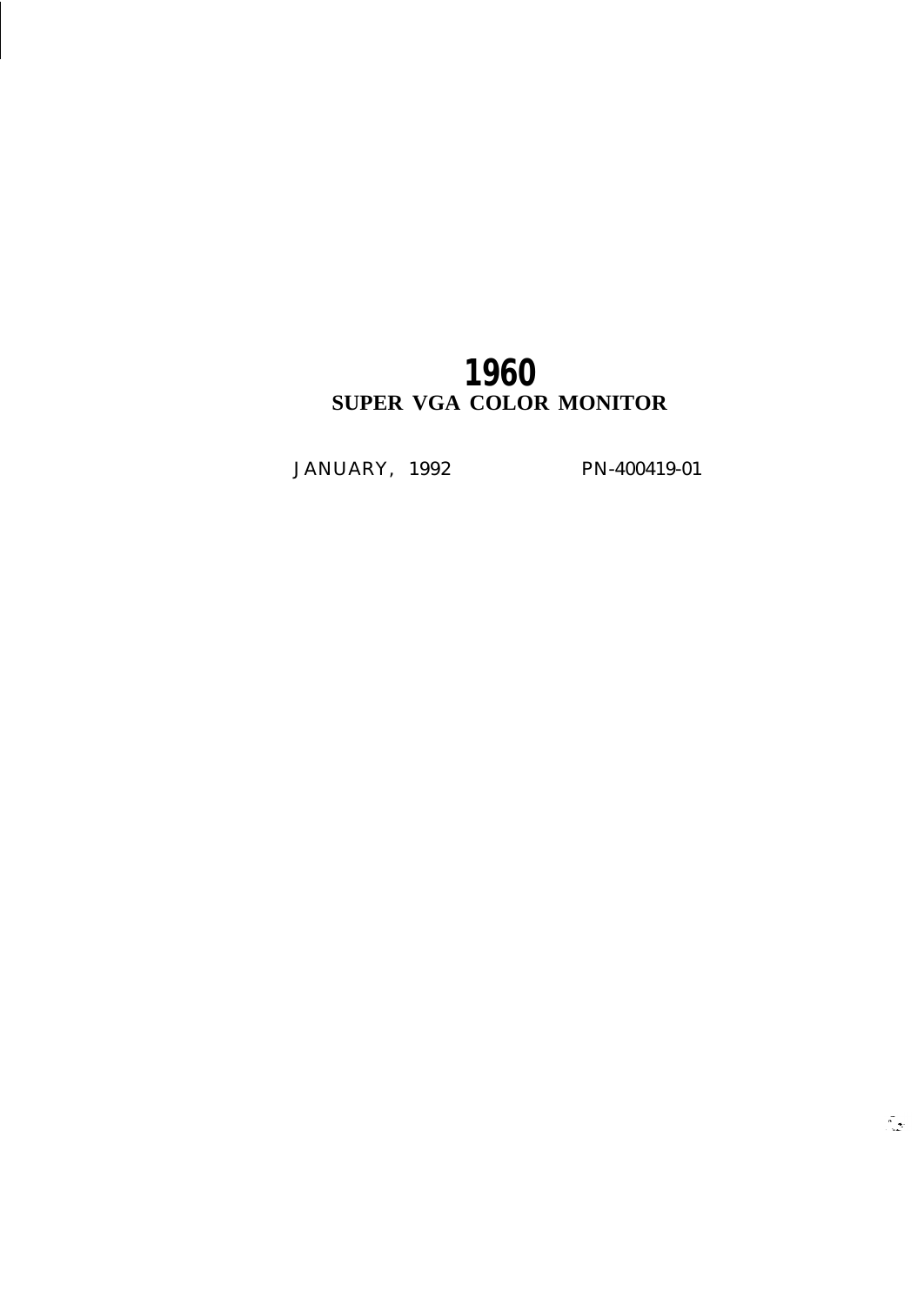# **TABLE OF CONTENTS**

| SPECIFICATIONS $\ldots$ $\ldots$ $\ldots$ $\ldots$ $\ldots$ $\ldots$ $\ldots$ $\ldots$ $\ldots$ $\ldots$ $\ldots$ $\ldots$ $\ldots$ $\ldots$ $\ldots$ |  |
|-------------------------------------------------------------------------------------------------------------------------------------------------------|--|
|                                                                                                                                                       |  |
|                                                                                                                                                       |  |
|                                                                                                                                                       |  |
|                                                                                                                                                       |  |
|                                                                                                                                                       |  |
|                                                                                                                                                       |  |
|                                                                                                                                                       |  |

 $\mathcal{L}(\mathbf{k})$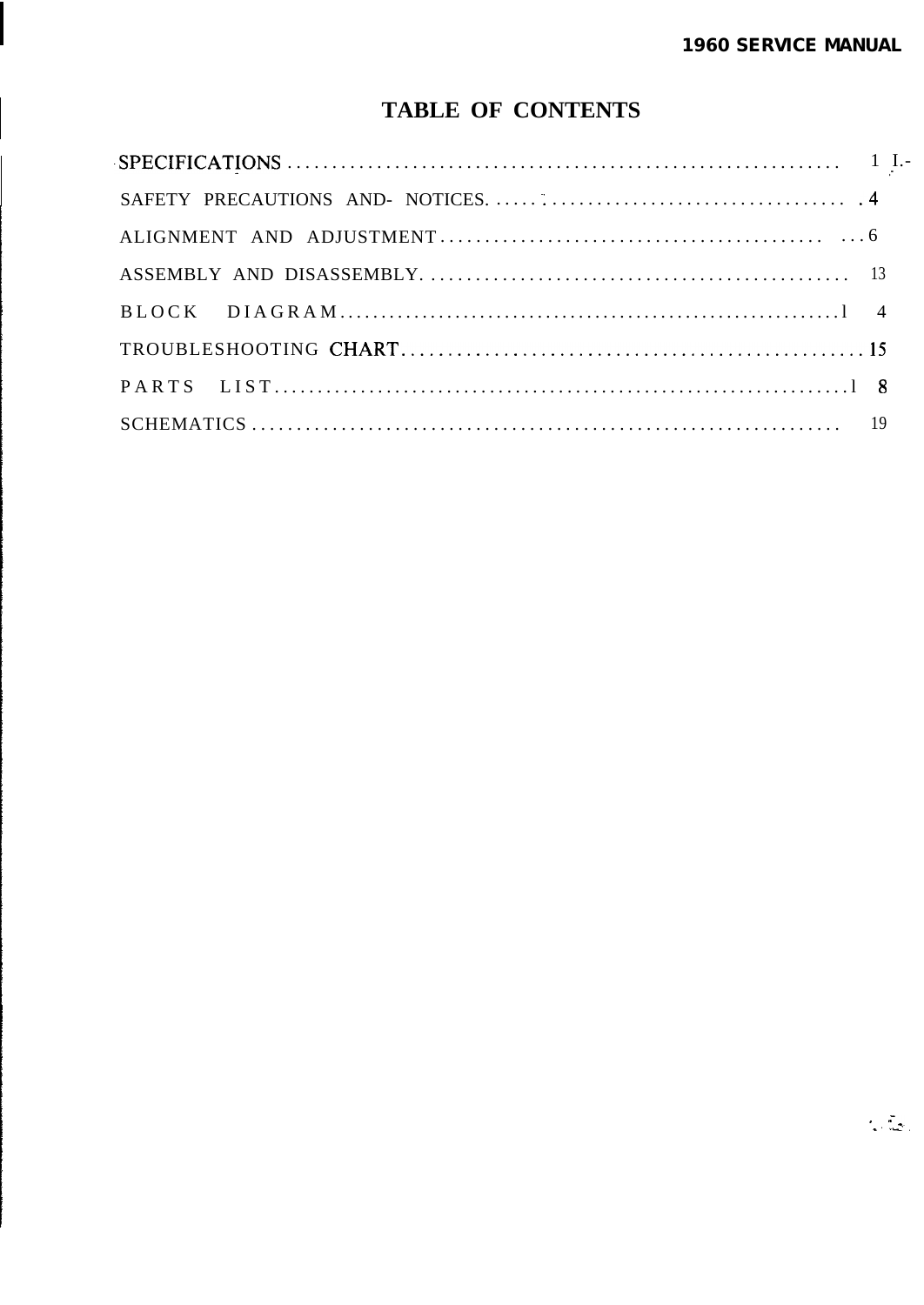$\sim$  .  $\sim$ 

## **SPECIFICATIONS**

| Application:              | A typical data display device for graphics & text<br>PC applications.                                                |  |  |  |  |
|---------------------------|----------------------------------------------------------------------------------------------------------------------|--|--|--|--|
| Power Input:              | 80 watts (nominal) AC rated voltage.<br>Refer to R/C label.                                                          |  |  |  |  |
| Video Signals:            | Analog: <b>0.7</b> Vp-p, RGB positive.                                                                               |  |  |  |  |
| Sync. Signals:            | Horiz./Vert., TTL, positive or<br>Separate Sync:<br>negative.                                                        |  |  |  |  |
| Sync. Frequencies:        | Horizontal: 15.75 to 38 KHz<br>Vertical:<br>$50 - 87$ Hz                                                             |  |  |  |  |
| <b>Signal Connectors:</b> | 15-pin/ 9-pin (Analog) D-shell connectors.                                                                           |  |  |  |  |
| Display Tube:             | 14" 90 degrees, 575R, 29.10 neck, 0.28/0.29mm dot<br>pitch, in-line gun, non-glare screen.                           |  |  |  |  |
|                           | Type number: M34KBV80X11/M34ECL12X36                                                                                 |  |  |  |  |
| Display Area:             | 240 x 180mm (H x V)                                                                                                  |  |  |  |  |
| Display Colors:           | Infinite                                                                                                             |  |  |  |  |
| Display Characters:       | 80 char. x 60 rows on a 10x10 matrix.                                                                                |  |  |  |  |
| Maximum Resolution:       | 1024 dots $x$ 768 lines                                                                                              |  |  |  |  |
| Misconvergence:           | Center Area: <= 0.3mm<br>Corner Area: <= 0.4mm                                                                       |  |  |  |  |
| <b>User Controls:</b>     | Power ON/OFF, Brightness, Contrast, Voltage<br>Selector, Horiz. Phase, Vert. Size, ADD Width,<br>Mono/ Color Select. |  |  |  |  |

 $\mathcal{L}^{\text{max}}$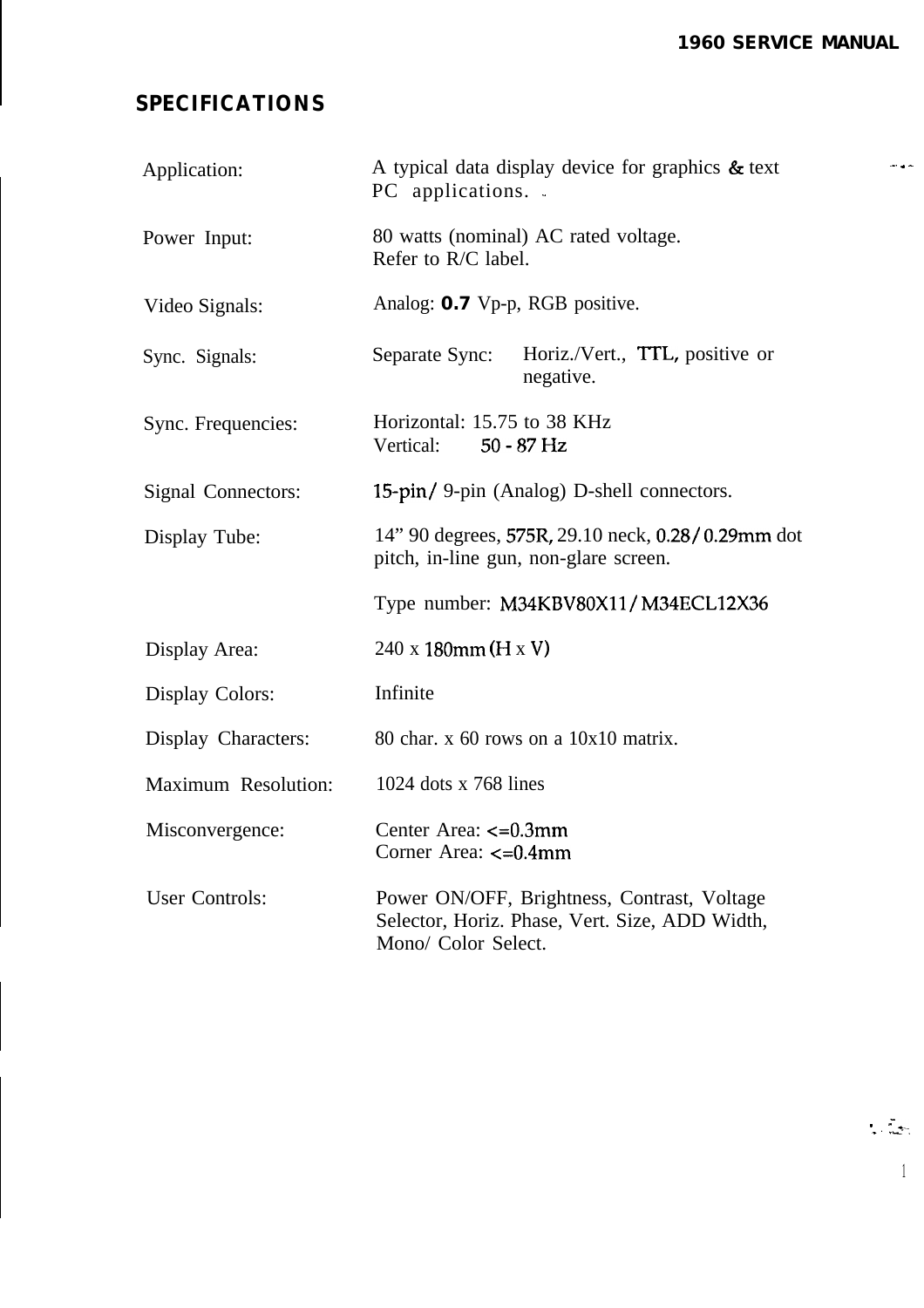

### *COMMODORE 1960 SUPER VGA COLOR MONITOR*

 $2<sub>1</sub>$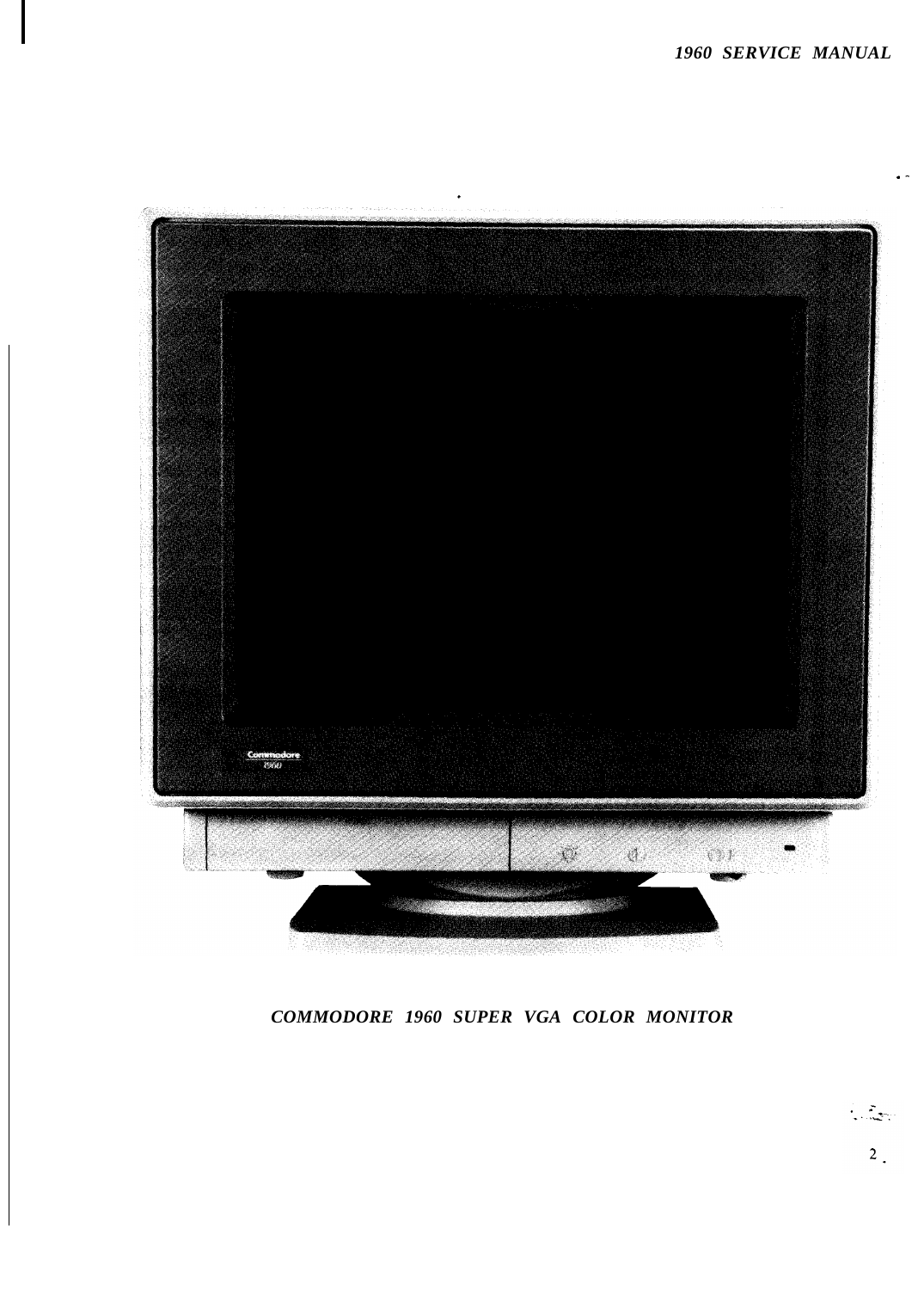$\sim$  .  $\sim$ 

| <b>Service Controls:</b> | PWB-1011: R-BKG, G-BKG, B-BKG,<br>R-Bias, G-Bias, B-Bias.                                                                                                                                        |
|--------------------------|--------------------------------------------------------------------------------------------------------------------------------------------------------------------------------------------------|
|                          | PWB-1015: G1 Voltage Adjust.,<br>Pincushion, Horiz. Width, Horiz. Hold 1,<br>Horiz. Hold 2, Horiz. Phase 1, Horiz. Phase 2,<br>Vert. Size, Vert. Center, Vert. Linearity,<br>Vert. Hold, Screen. |
| Environmental            |                                                                                                                                                                                                  |
| Conditions:              | Operation: 10 to 35 degrees C ambient.<br>Storage: $0$ to 65 degrees C ambient.<br>Humidity: 8% to 80% (non-condensing).<br>Altitude: up to 7000 ft. above sea-level.                            |
| Dimensions:              | 388mm (H) x 370mm (W) x 420mm (D).                                                                                                                                                               |
| Gross Weight:            | 14 kgs.                                                                                                                                                                                          |

## SIGNAL CABLE PIN CONNECTIONS

# **Analog:**

| Pin | <b>Signal</b>        | Pin | <b>Signal</b>      |
|-----|----------------------|-----|--------------------|
|     | Red Signal           | 8   | <b>Blue Return</b> |
|     | Green Signal         | 9   | No Pin             |
| 3   | Blue Signal          | 10  | Digital Ground     |
|     | <b>Monitor Sense</b> | 11  | Jumper to Pin 10   |
|     | Ground to Pin 10     | 12  | No Pin             |
|     | Ground               | 13  | Horizontal Sync.   |
| 6   | Red Return           | 14  | Vertical Sync.     |
|     | Green Return         | 15  | Jumper to Pin 10   |

TTL:

| Pin | Signal             | Pin | <b>Signal</b>     |
|-----|--------------------|-----|-------------------|
|     | Ground             | h   | Green Prime       |
|     | Red Prime          |     | <b>Blue Prime</b> |
|     | Red Signal         |     | H Sync            |
|     | Green Signal       |     | V Sync            |
|     | <b>Blue Signal</b> |     |                   |

 $\mathcal{L}$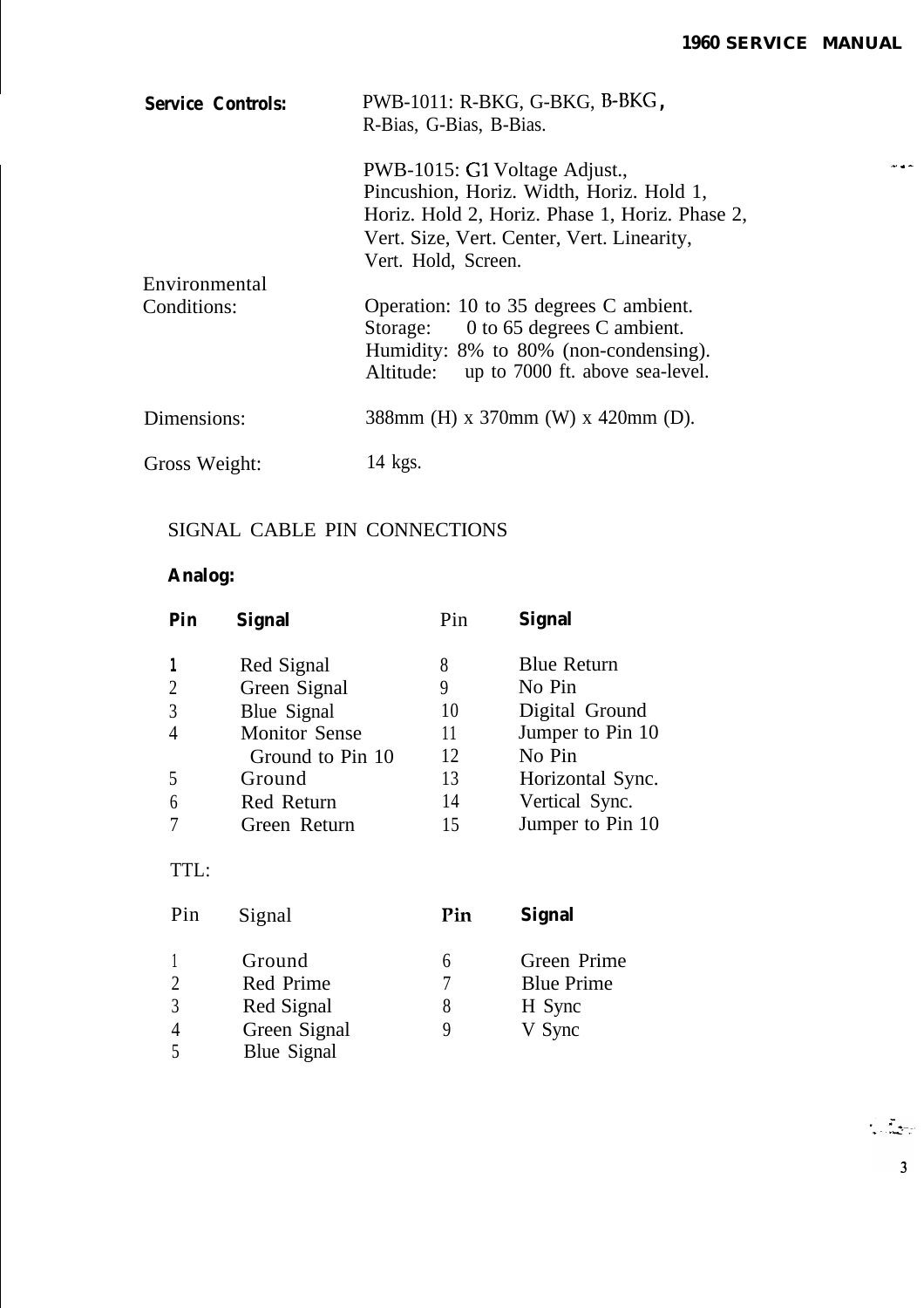\_. . -

## **SAFETY PRECAUTIONS AND NOTICES**

#### **SAFETY PRECAUTIONS**

- 1. Observe all-cautions and safety related notes located inside the monitor cabinet and on the monitor chassis.
- 2. Operation of the monitor outside its cabinet or with the cover removed involves the risk of shock from the monitor power supply. Repair work on the monitor should not be attempted by anyone who is not thoroughly familiar with all necessary safety precautions and procedures for working on high voltage equipment.
- 3. Do not install, remove, or handle the picture tube in any manner unless shatterproof goggles are worn. People not so equipped should be kept at a distance during handling of the picture tube. Keep the picture tube away from the body during handling.
- *4.* The picture tube is constructed to limit X-radiation to O.SmR/HR at 300 microamperes anode current. For continued protection, use the recommended replacement tube only, and adjust the voltages so that the designated maximum rating at the anode will not be exceeded.

#### **PRODUCT SAFETY NOTICE**

Many electrical and mechanical parts in this chassis have been specially inspected for safety, and the protection afforded by them cannot necessarily be obtained by using replacement components ratedfor higher voltage, wattage etc. Before replacing any of these components, read the Spare Parts List at the end of this manual carefully. The use of substitute replacement parts which do not have the same safety characteristics as those specified in the Spare Parts List may result in shock, fire, X-radiation or other hazards.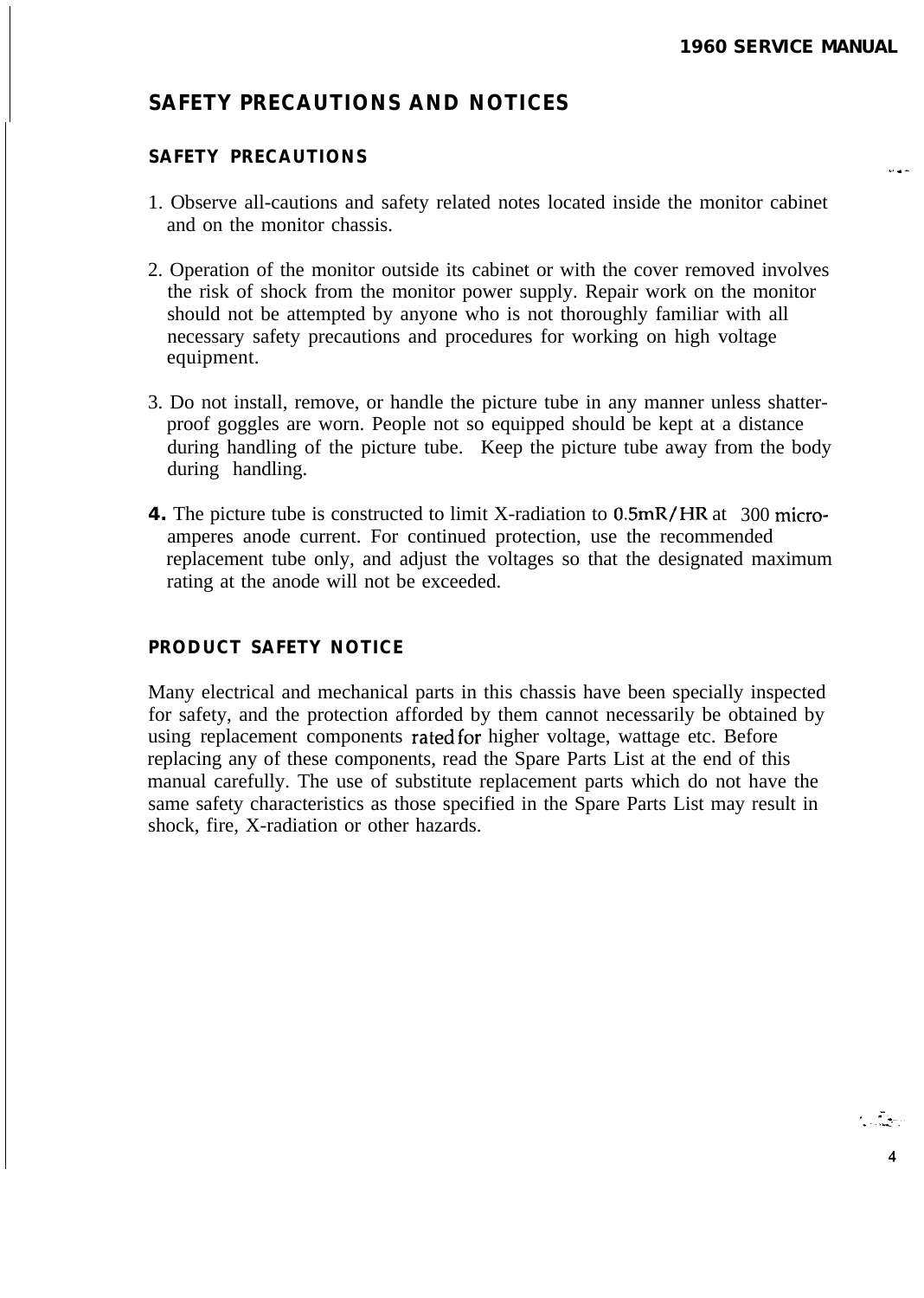$\mathbf{r}$ \_. . -

#### **SERVICE NOTES**

- 1. When replacing parts or circuit boards, clamp the lead wires around the terminals before soldering.
- 2. When replacing a high wattage resistor ( >0,5W metal oxide film resistor) in the circuit board, keep the resistor about 1 cm  $(1/2")$  away from the circuit board.
- 3. Keep wires away from high voltage or high temperature components.
- 4. Keep wires in their original positions so as to minimize inteference.

#### **SAFETY TEST**

Before returning a serviced monitor to the customer, a thorough safety test must be performed to verify that the monitor is safe to operate without danger of shock. Always perform an AC current leakage check on the exposed metallic parts, such as screw heads, as follows:

- 1. Plug the AC line cord directly into a rated AC. Do not use a Line Isolation Transformer during this check).
- **2.** Use an AC voltmeter having at least 5000 ohms per volt sensitivity as follows: Connect a 1500 ohms 10 watt resistor, paralleled by a O.l5mfd, AC type capacitor between a known good earth ground (such as a water pipe or conduit etc.) and the exposed metallic part simultaneously. Measure the AC voltage across the combination of 1500 ohms resistor and 0.15mfd capacitor.
- *3.* Reverse the AC plug at the AC outlet and repeat the steps for AC voltage measurements for each exposed metallic part.
- 4. Voltage measured must not exceed 0.3 volts RMS. This corresponds to 0.2 milli-amps AC. Any value exceeding this limit constitutes a potential shock hazard and must be corrected immediately.



 $\mathcal{L}$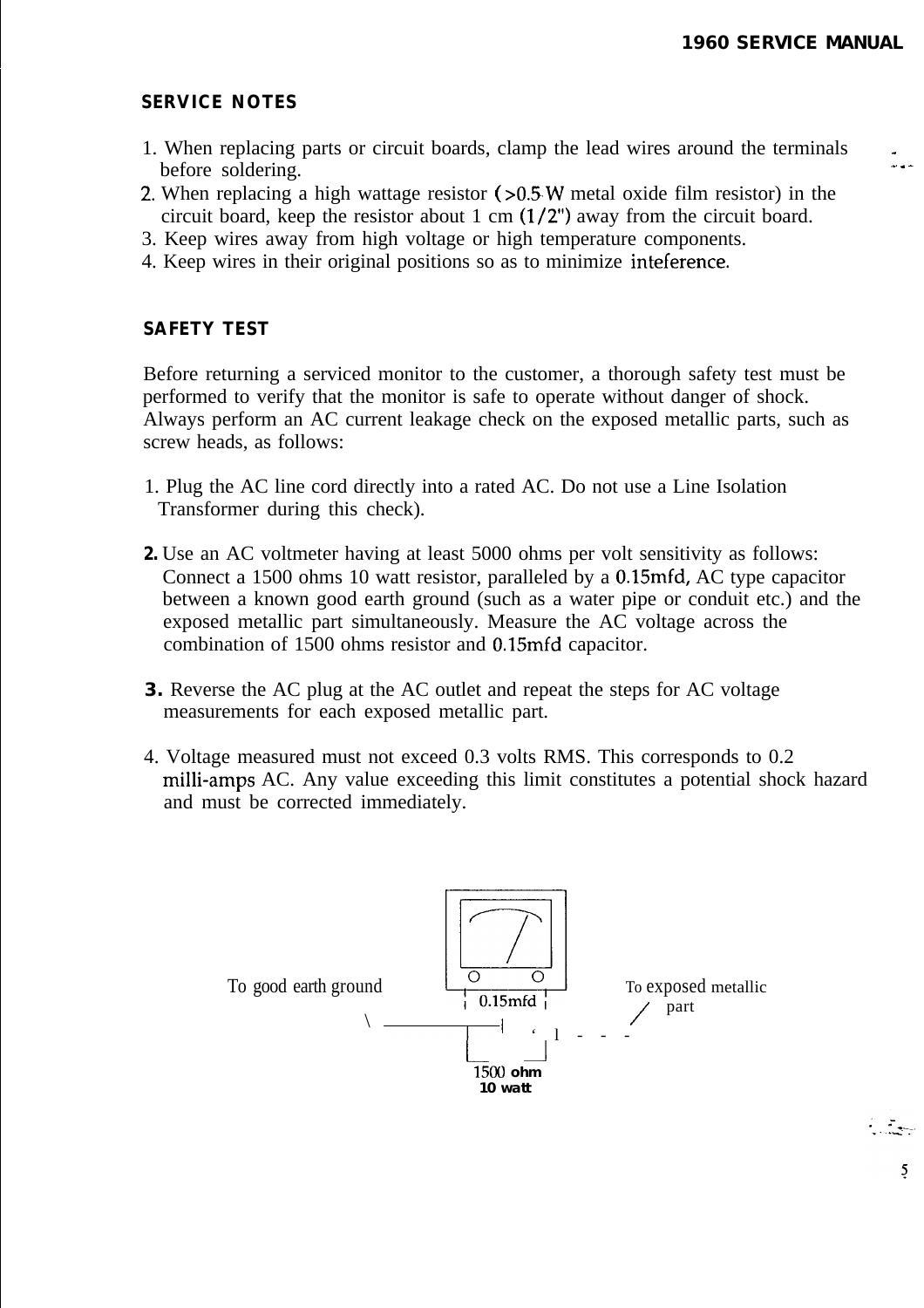\_. . -

## **ALIGNMENT AND ADJUSTMENT**

### **l.ADJUSTMENTCONDITIONS**

Power Supply: AC 220V, 60 Hz·

Warm-up Time: The monitor should be powered on for at least 15 minutes before any adjustments are made, except for convergence, when 30 minutes are required.

Signal Input:

- 1. Video: RGB Analog, 0.7 Vp-p, positive; RGB TTL positive.
- 2. Sync. : Horiz. and Vert. separated, positive or negative.
- 3. Scanning Frequencies: FH: 15.75 to 38 KHz/ 15.75 to 45 KHz FV: 50 - 87 Hz
- 4. All adjustments should be made using a signal of FH=31.468 KHz, unless otherwise defined.

#### 2. **Parameter list of signal timings generated:**

1024x768 Interlaced Mode: (35.52 KHz)

| Horiz. Sync. Polarity               | POS     |
|-------------------------------------|---------|
| Vert. Sync. Polarity                | POS     |
| Total PELs per Line                 | 1264    |
| Active PELs per Line                | 1024    |
| Line Blanking Time (PELs)           | 240     |
| Line Sync. Pulse Width (PELs)       | 176     |
| Line Front Porch Width (PELs)       | 8       |
| Line Back Porch Width (PELs)        | 56      |
| Total Lines per Frame               | 817     |
| Active Lines per Frame              | 768     |
| Fields per Frame                    | 2       |
| Field Blanking Time $(E/O$ Lines)   | 25/24   |
| Field Sync. Pulse Width (E/O Lines) | 4       |
| Field Front Porch Width (E/O Lines) | 0.5/0.0 |
| Field Back Porch Width (E/O Lines)  | 20.5/20 |
| PEL Time (ns)                       | 22.27   |
| Total Line Time (us)                | 28.15   |
| Total Frame Time (ms)               | 23.00   |
| Frame Rate (Hz)                     | 43.48   |

 $6<sub>o</sub>$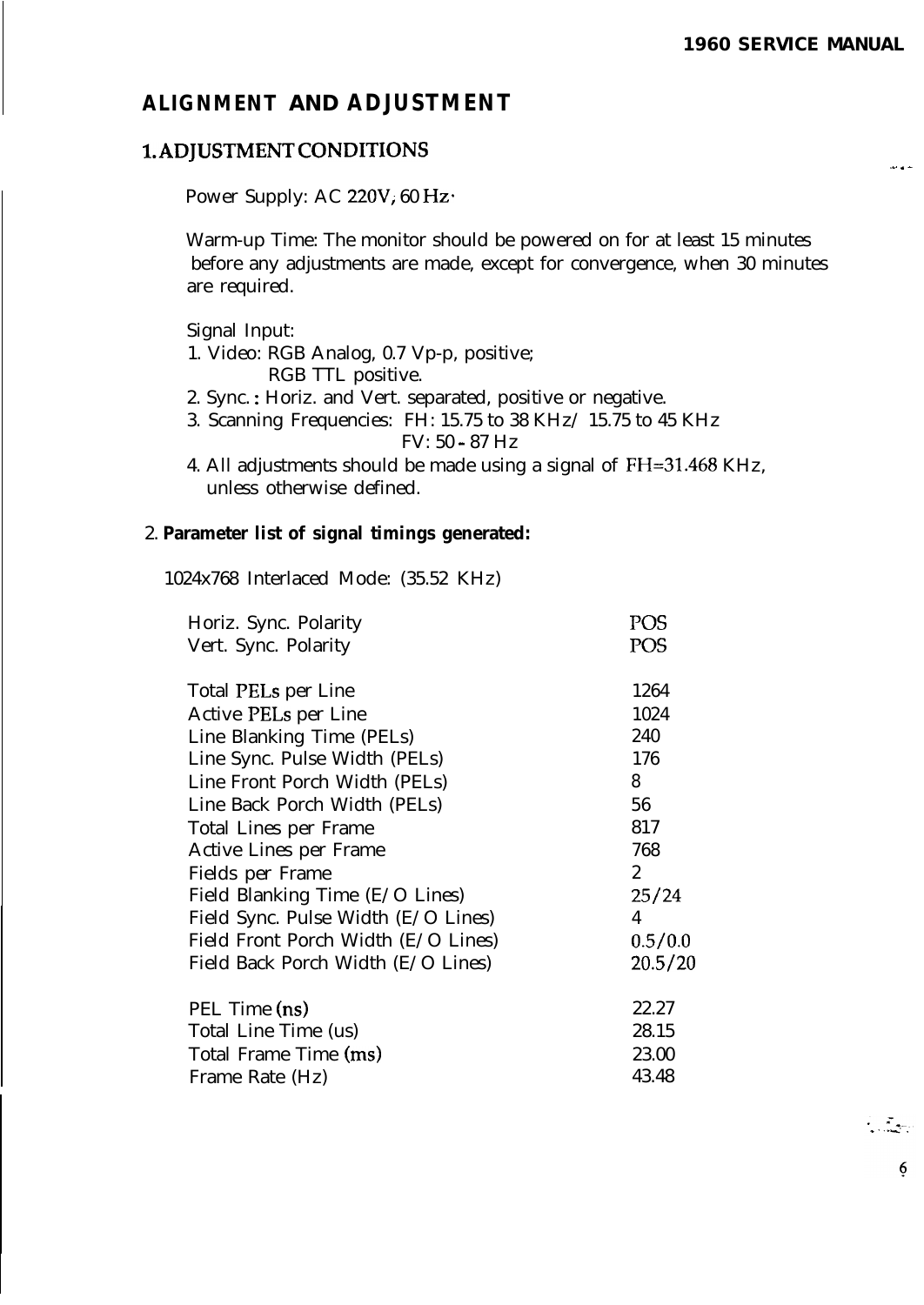### **1960 SERVICE MANUAL**

لأواله

| <b>Vertical Lines</b> | 350                | 400        | 480        | 600        | CGA        | <b>EGA</b> |
|-----------------------|--------------------|------------|------------|------------|------------|------------|
| Horizontal Freq.      | $-$ 31.468 KHz $-$ |            | 35.52 KHz  |            |            |            |
| Sync. Polarity        | <b>POS</b>         | <b>NEG</b> | <b>NEC</b> | <b>POS</b> | POS        | POS        |
| A us                  | 31.78              | 31.78      | 31.78      | 28.44      | 63.5       | 45.76      |
| B us                  | 3.81               | 3.81       | 3.81       | 2.00       | 4.50       | 5.60       |
| c us                  | 1.91               | 1.91       | 1.91       | 3.66       | 7.80       | 1.00       |
| D us                  | 25.42              | 25.42      | 25.42      | 22.22      | 44.50      | 39.37      |
| E us                  | 0.64               | 0.64       | 0.64       | 0.67       | 6.70       | $-0.20$    |
| Vertical Freq.        | 60 Hz              | 70 Hz      | 60 Hz      | 56.25 Hz   | 60 Hz      | 60 Hz      |
| Sync. Polarity        | <b>NEG</b>         | POS        | <b>NEG</b> | <b>POS</b> | <b>POS</b> | <b>NEG</b> |
| Oms                   | 14.27              | 14.27      | 16.68      | 17.78      | 16.637     | 16.75      |
| Pms                   | 0.06               | 0.06       | 0.06       | 0.06       | 0.19       | 0.60       |
| Q ms                  | 1.91               | 1.11       | 1.05       | 0.63       | 2.30       | 0.08       |
| Rms                   | 11.12              | 12.71      | 15.25      | 17.07      | 12.576     | 16.02      |
| <b>Sms</b>            | 1.18               | 0.38       | 0.32       | 0.03       | 1.60       | 0.05       |

**HORIZONTAL** 





 $\overline{\mathcal{L}}$ 

 $\frac{1}{2}$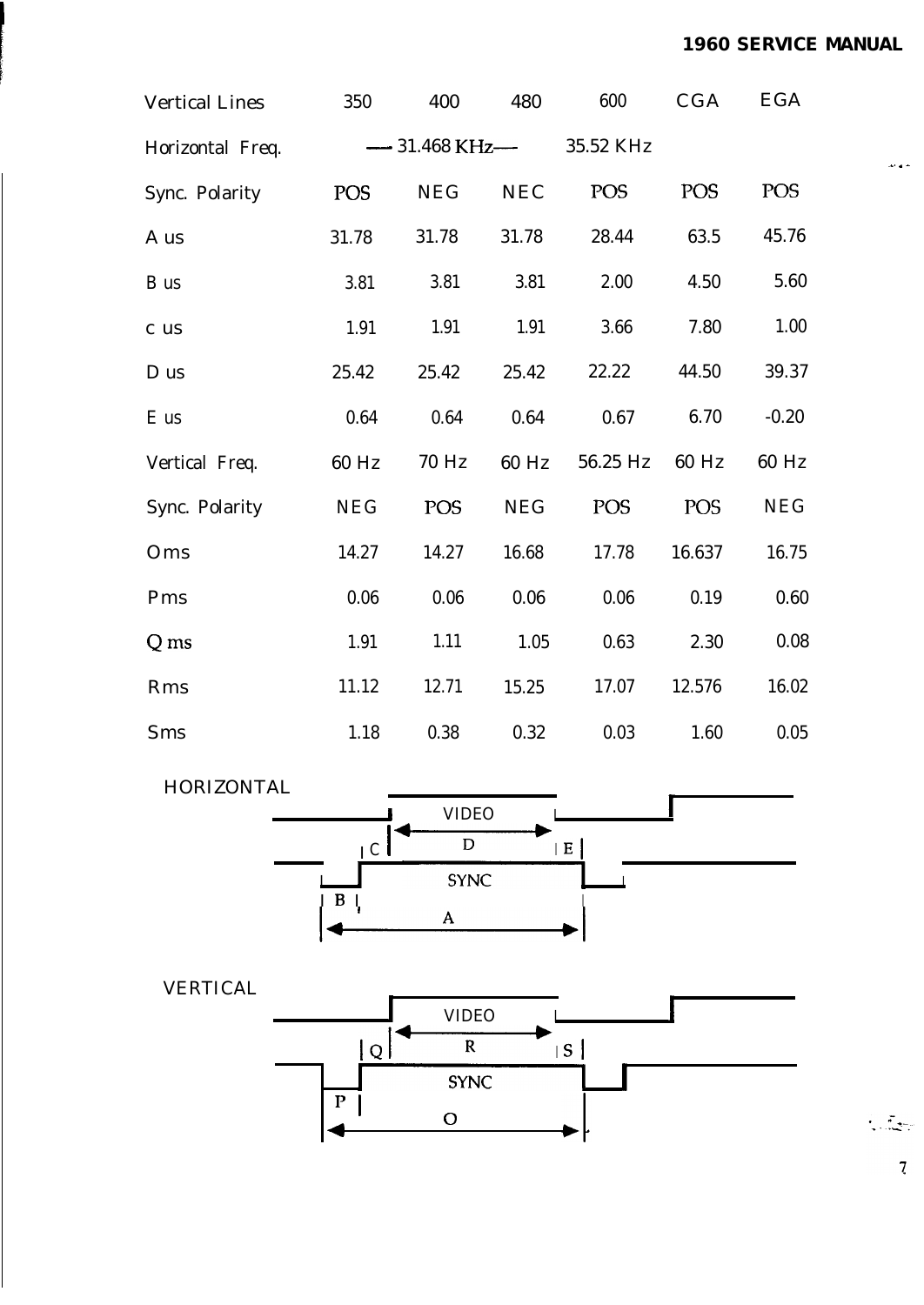#### *3.* ADJUSTMENT EQUIPMENT

- a. Volt-ohm-A meter (Sanwa FD-750C or equivalent).
- b. 3OKV high voltage probe (HP34111A).
- c. Oscilloscope (TEK2235 or equivalent). -
- d. White balance adjuster (Minolta Color Analyzer II).
- e. Signal generator (IBM PC with VGA card or equivalent).
- f. Screwdriver.

#### 4. SWITCHING POWER SUPPLY - Regulator Adjustment (PWB1001)

The regulated B+ control has been preset in the factory and needs no adjustment. However, if any repairs are made on the equipment, the following readjustment procedures are recommended.

- a. Allow the monitor to warm-up for about 5 minutes.
- b. Apply the VGA (31.468 KHz) signal to the monitor.
- c. Connect a DC meter to TPl (on the main PCB), and adjust VR831 for 86V DC.
- d. If a fuse is broken during adjustment, remember to replace it with the exact same type of fuse.

 $\sim$  .  $\sim$ 

tulley.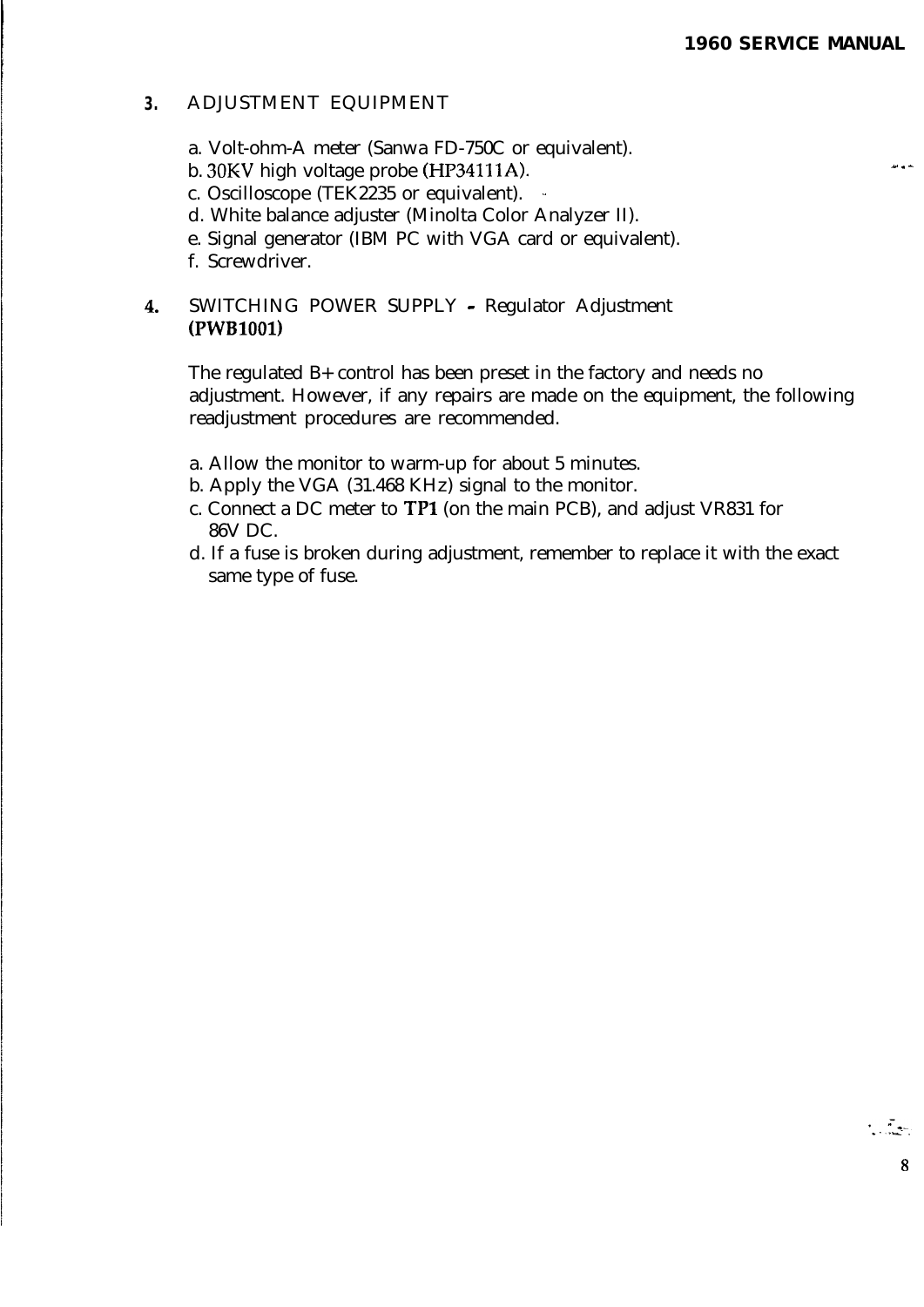$\pm$  +  $\pm$ 

### *5.* **ALIGNMENT PROCEDURES**

#### A) **SYNCRONIZATION ADJUSTMENT**

Input Signal: Cross Hatch Pattern.

Connect the DC meter to TP2 and adjust VR128 to obtain the F/V output for 5.7V. Adjust H-Hold VR136 until the cross hatch pattern is stable.

#### B) **PICTURE SIZE ADJUSTMENT**

Input Signal: Cross Hatch Pattern

Horiz. Width: 480 mode: Adjust L402 so that the horiz. width of the picture is 240mm +/- 3mm

Vert. Height:

350 mode: Adjust **VRlll so** that the vert. height of the picture is 180mm +/- 3mm 400 mode: Adjust **VR108 so** that the vert. height of the picture is 180mm +/- 3mm

480 mode: Adjust **VRllO so** that the vert. height of the picture is 180mm +/- 3mm

768 mode: Adjust **VR109 so** that the vert. height of the picture is 180mm +/- 3mm

CGA mode: Adjust VR113 so that the vert. height of the picture is 180mm +/- 3mm

EGA mode: Adjust VR115 so that the vert. height of the picture is 180mm +/- 3mm

i des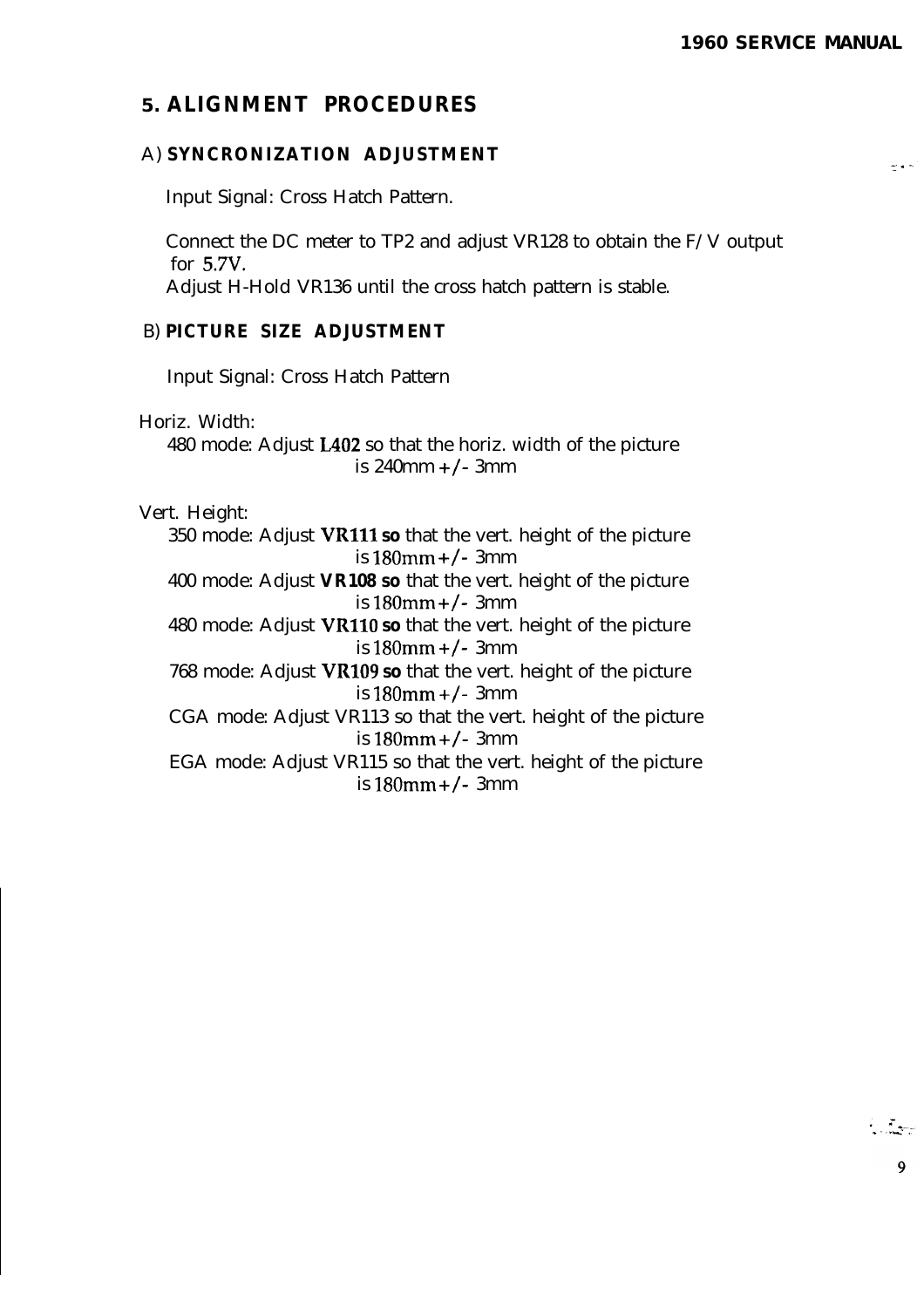د و پ

#### **C) WHITE BALANCE ADJUSTMENT**

Input Signal: Full White Video - VGA mode Drive VRs: VR502, VR532, VR562. Bias VRs: VR910, VR940, VR970:

- la. Set Brightness & Contrast to minimum.
- b. First adjust **VR940** to its center position. Then adjust **VR970 so** that  $Y = 0.329$ and adjust **VR910 so** that  $X = 0.313$
- 2a. Set Brightness & Contrast to maximum.
- b. Adjust VR532 for 45Vp-p of the G. gun input at the cathode.
- 3a. Set Brightness to center detent & Contrast to 10 Fl.
	- b. First adjust VR562 so that  $Y = 0.329$ then adjust VR502 so that  $X = 0.313$
- 4a. Set Brightness to maximum & the G2 voltage just before the raster appears.
- b. Check the white balance in the VGA mode.
- 5a. Set Brightness just before the raster disappears.
- b. Repeat steps 2b. to 5b. until the best white balance is obtained.

#### D) **FOCUS ADJUSTMENT**

Input Signal: Dot Test Pattern

- 1. Set Brightness & Contrast for a normal display.
- 2. Adjust the focus control at the high voltage resistor block to obtain the best focus over the entire display area.

i des

 $10<sub>1</sub>$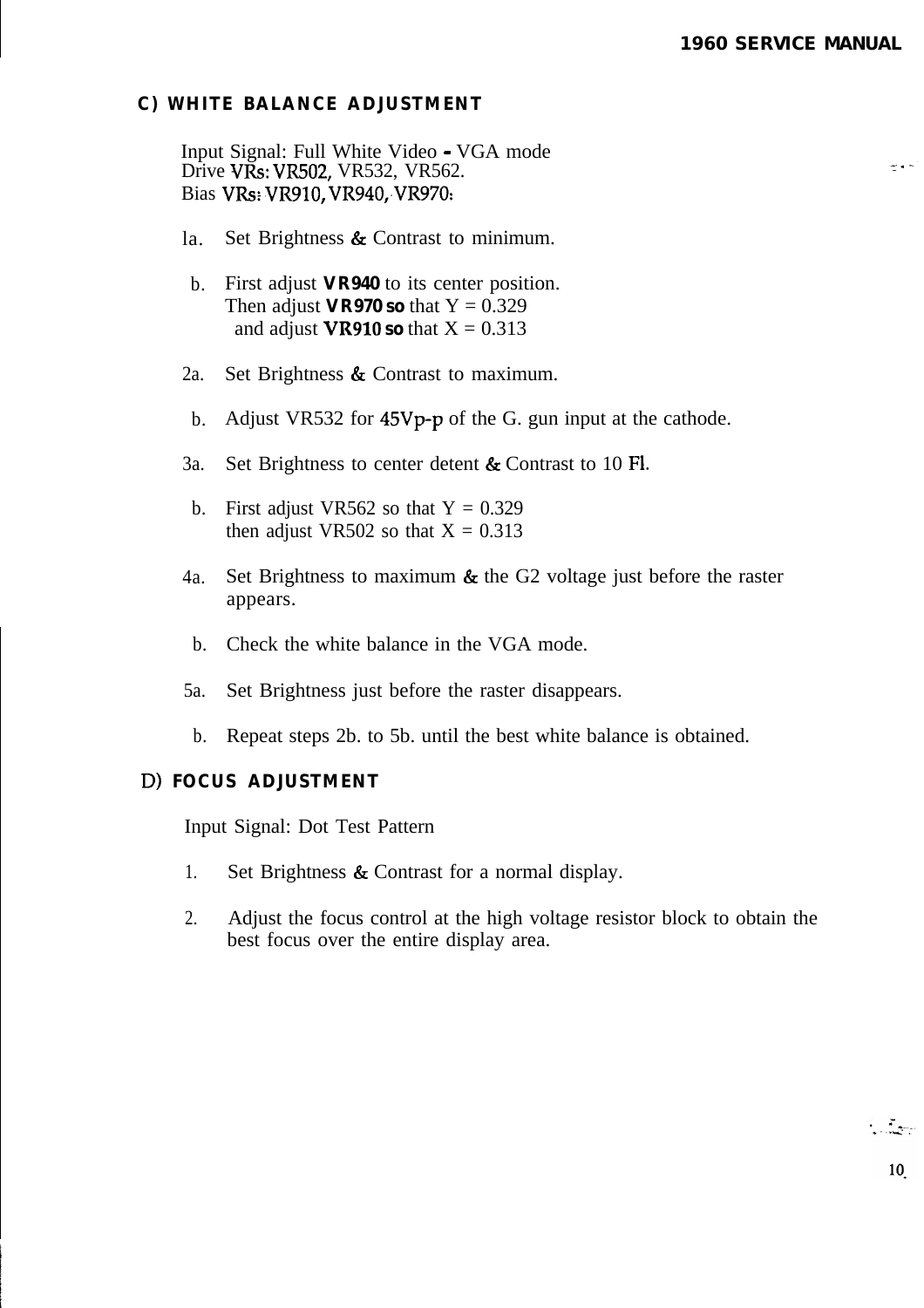\_. . -

#### E) **STATIC CONVERGENCE ADJUSTMENT**

**NB:** The monitor should be operated for at least 30 mins. before any con-vergence adjustments are made.

.

Input Signal: Cross Hatch Pattern

- 1. Set Brightness & Contrast so that a well-defined pattern is obtained.
- 2. Ensure that the convergence magnets on the CRT are in the correct position.



- 3. Turn the 2 tabs of the 4-pole **magnets** independently to adjust their angles. Align the red & blue vert. lines at the center of the screen.
- 4. Turn the 2 tabs of the 4-pole magnets simultaneously to keep their angles constant. Align the red & blue horiz. lines at the center of the screen.
- 5. Turn the 2 tabs of the 6-pole magnets independently to superimpose the red/blue vert. line on the green one.
- 6. Turn the 2 tabs of the 6-pole magnets simultaneously to superimpose the red/blue horiz. line on the green one.
- 7. Repeat steps 3,4,5 & 6 until the best convergence is obtained. NB: The 4-pole magnets & the 6-pole magnets interact, making dot movements complex.



 $\cdot$  . Then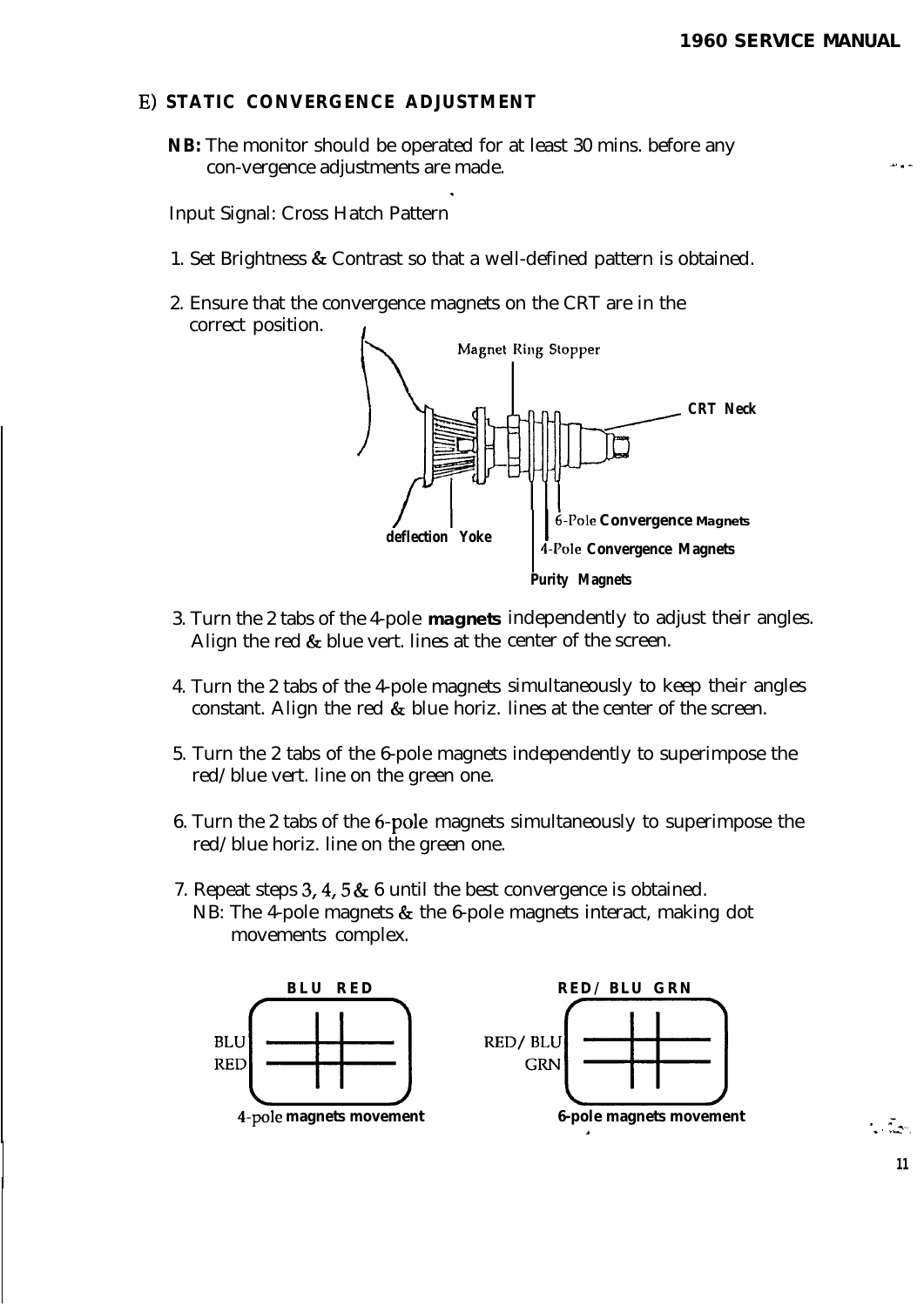\_. . -

#### F) DEGAUSSING

Degaussing is required when poor color purity appears on the screen. This monitor uses an automatic degaussing circuit that is activated at power ON. Automatic degaussing will be fully functional within 15 minutes.

The degaussing effect is confined to the picture tube since the coils are mounted at the back of the tube. Should any part of the chassis or cabinet become magnetized, it will be necessary to degauss the affected area with a manual degaussing coil.

#### **Manual Degaussing**

- **a.** Apply line voltage to the degaussing coil and move it in a rotary motion over the front, sides, and top of the monitor. The coil should be kept away from the rear of the monitor to avoid damaging the magnetic neck components.
- b. Slowly rotate and back the coil away from the monitor to about 6 feet beyond the point where no effect on the CRT will be noticeable.

For proper degaussing, it is essential that the field be gradually reduced by moving the coil slowly away from the monitor. The degaussing coil must never be shut off or disconnected while near the monitor, as this would introduce a strong field instead of cancelling the effect of the stray fields.

**12**

 $\mathbb{R}^n$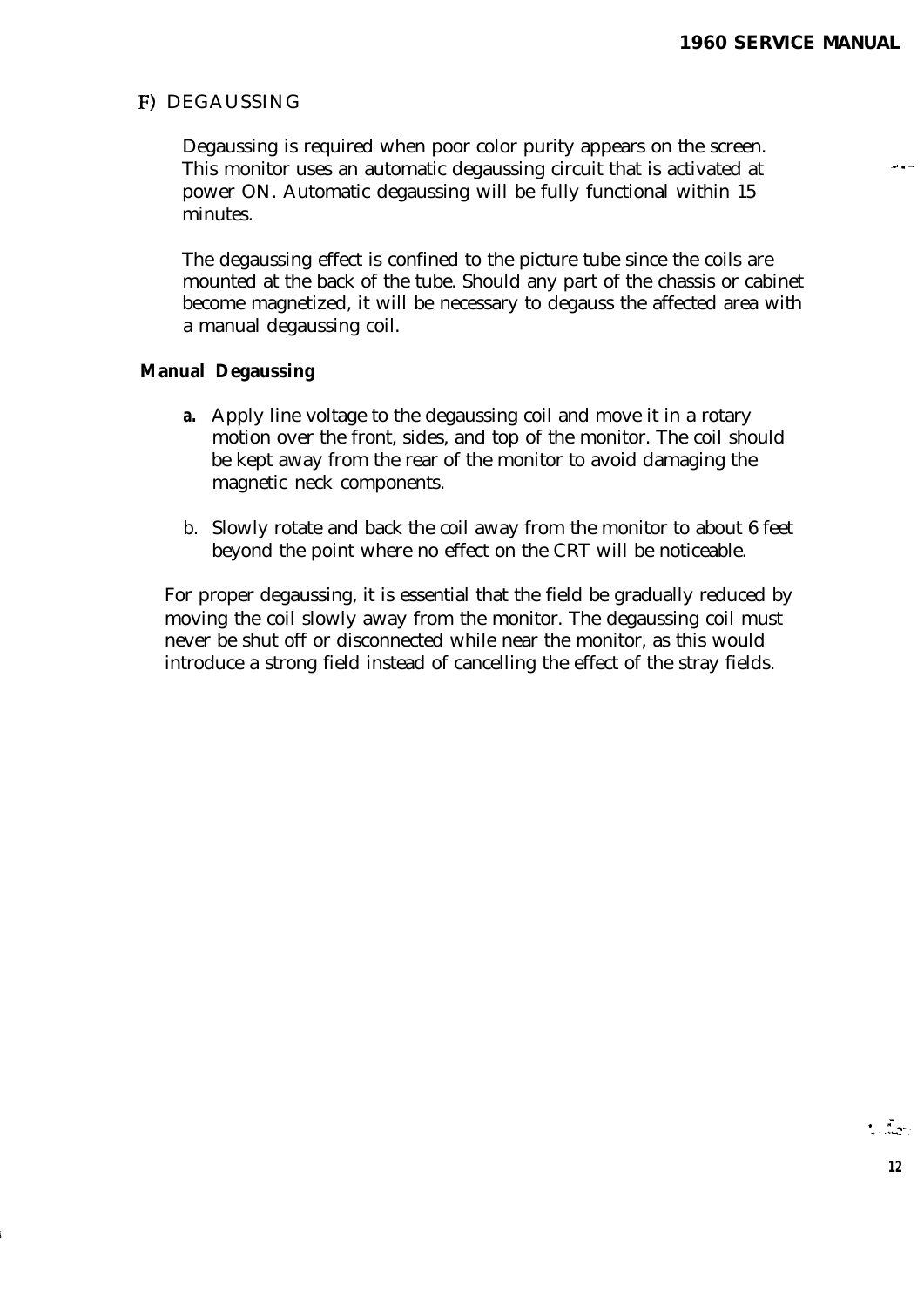

 $\frac{1}{2}$ 

 $\sim$ 

 $\mathcal{L}^{\text{max}}_{\text{max}}$  and  $\mathcal{L}^{\text{max}}_{\text{max}}$  and  $\mathcal{L}^{\text{max}}_{\text{max}}$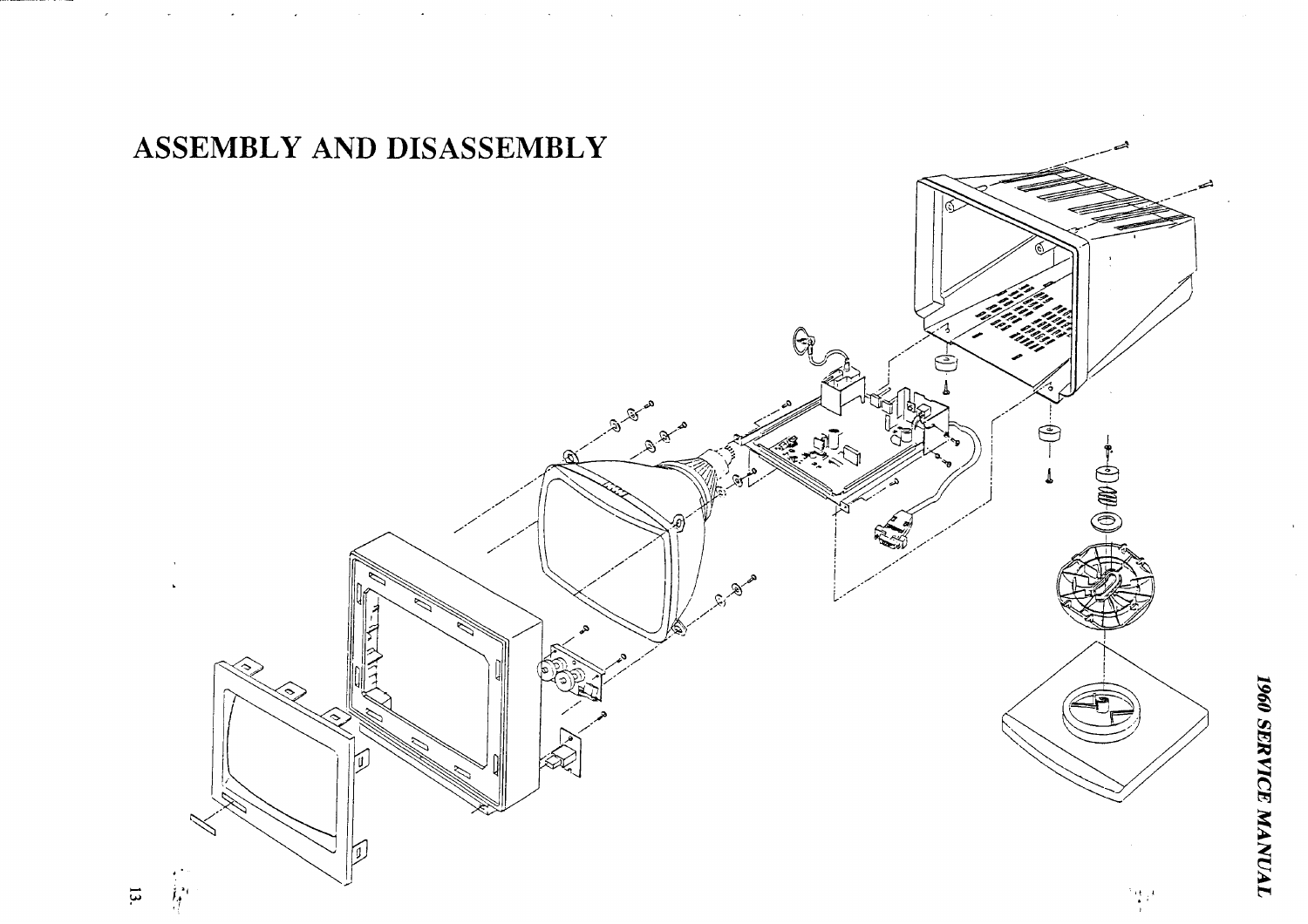THE BLOCK DIAGRAM OF COLOR MONITOR CM1445M



1960 SERVICE MANUAL

 $\mathcal{O}(\frac{1}{2})$ 

 $\overline{4}$ .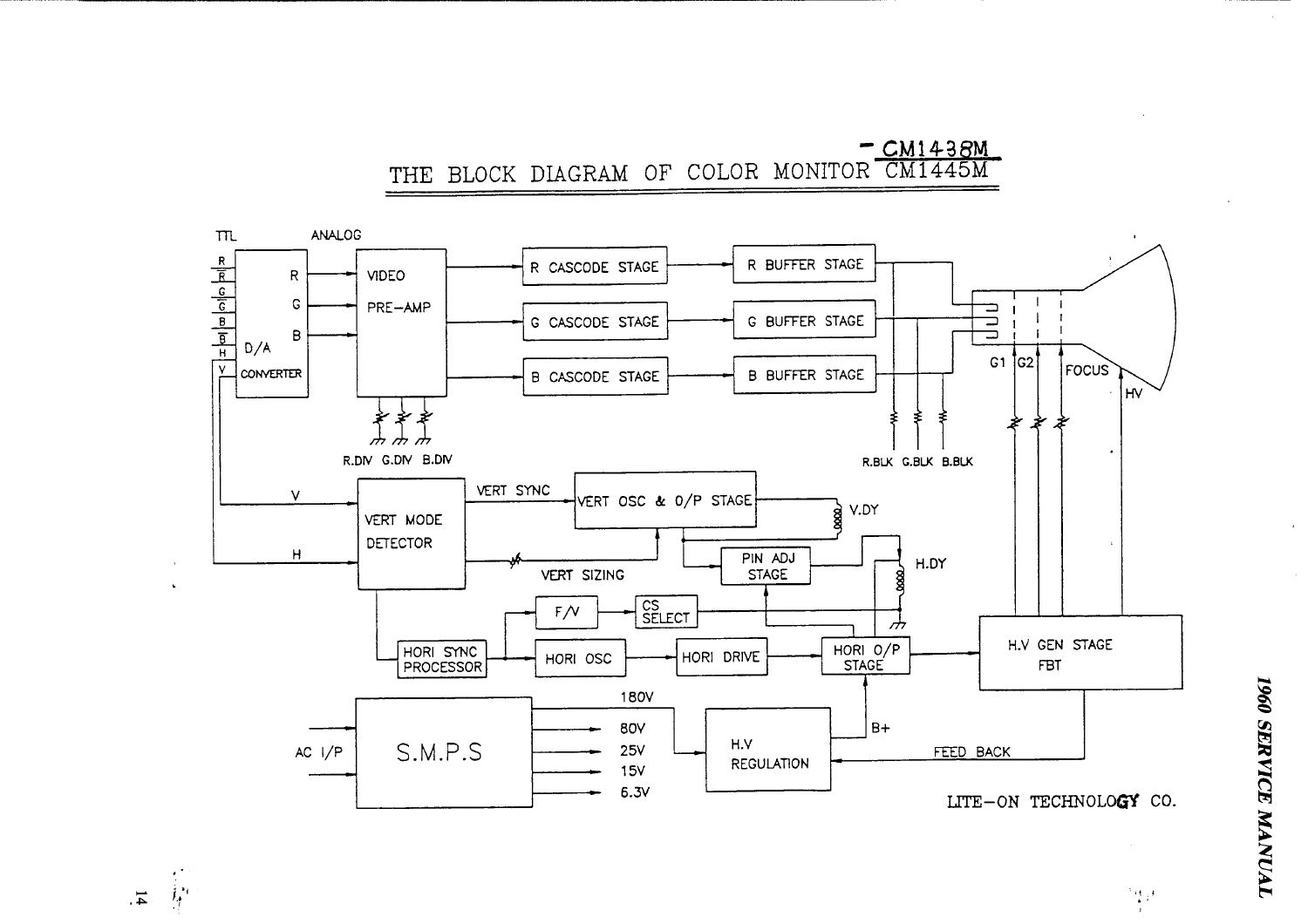$\frac{1}{2}$  ,  $\frac{1}{2}$ 

# TROUBLE-SHOOTING CHART

#### 1. NO RASTER



### 2. AUTOMATIC BRIGHTNESS LIMITER NOT FUNCTIONING



 $15<sub>1</sub>$ 

i de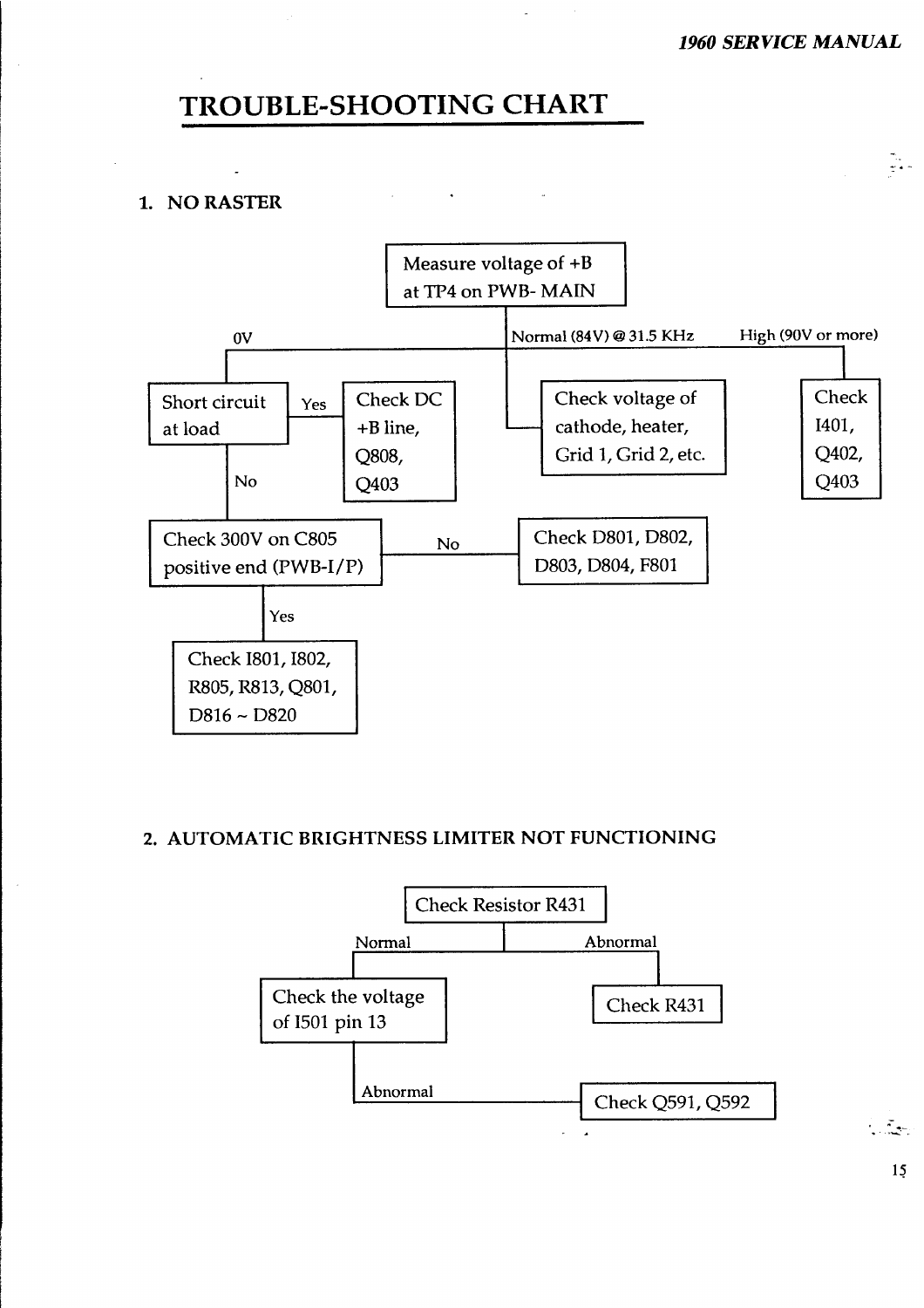$\frac{1}{2}$  .

i de

 $16$ 

#### 3. NO VERTICAL SCAN (RASTER IS ONE HORIZ. LINE)



 $\bar{\tau}$ 

### 4. OUT OF HORIZ. SYNC.



 $\sim$  $\mathbf{r}$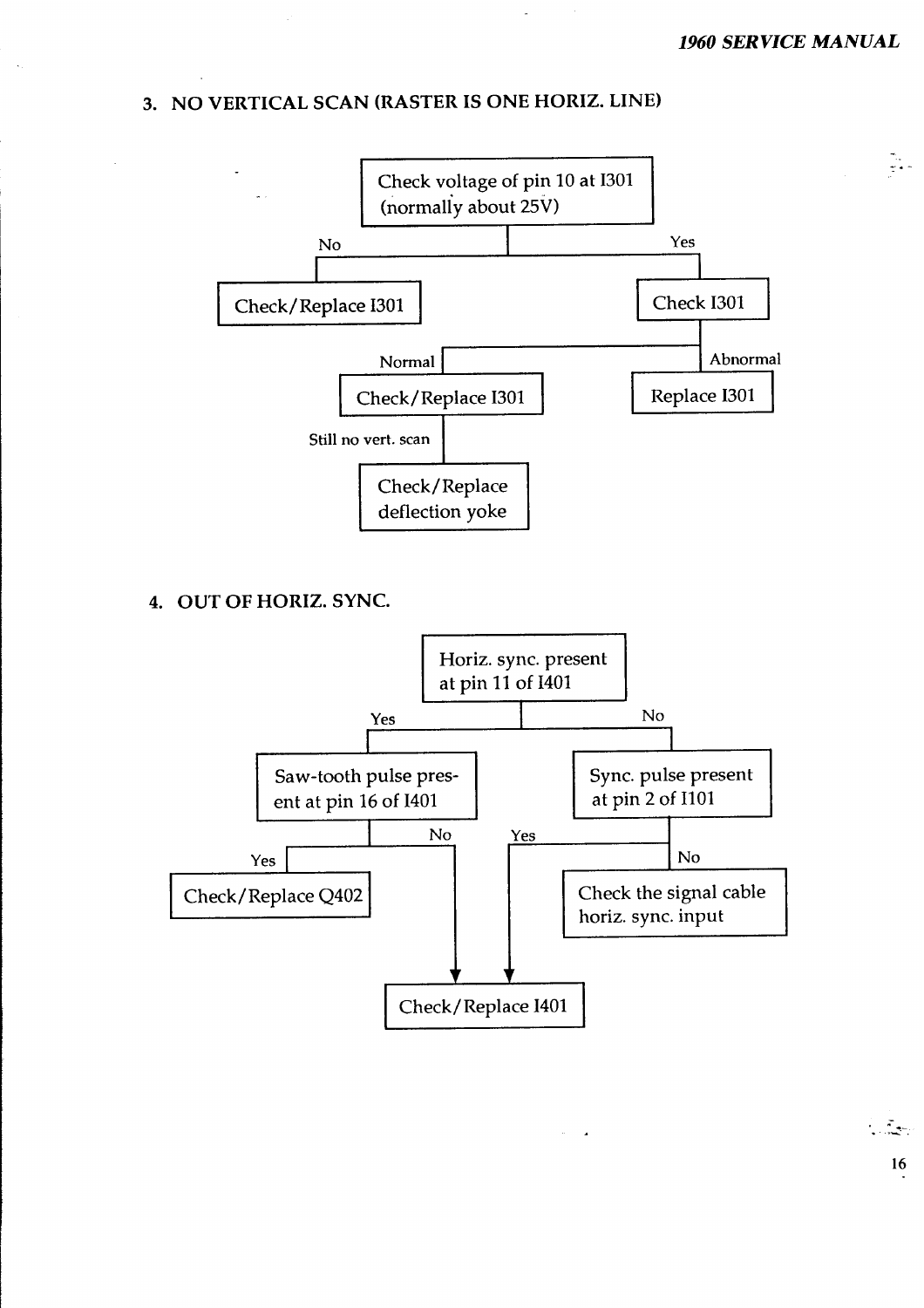$\frac{1}{2}$  ,  $\frac{1}{2}$ 

#### 5. OUT OF VERTICAL SYNC.



#### 6. VIDEO AMP ABNORMAL



 $17<sub>1</sub>$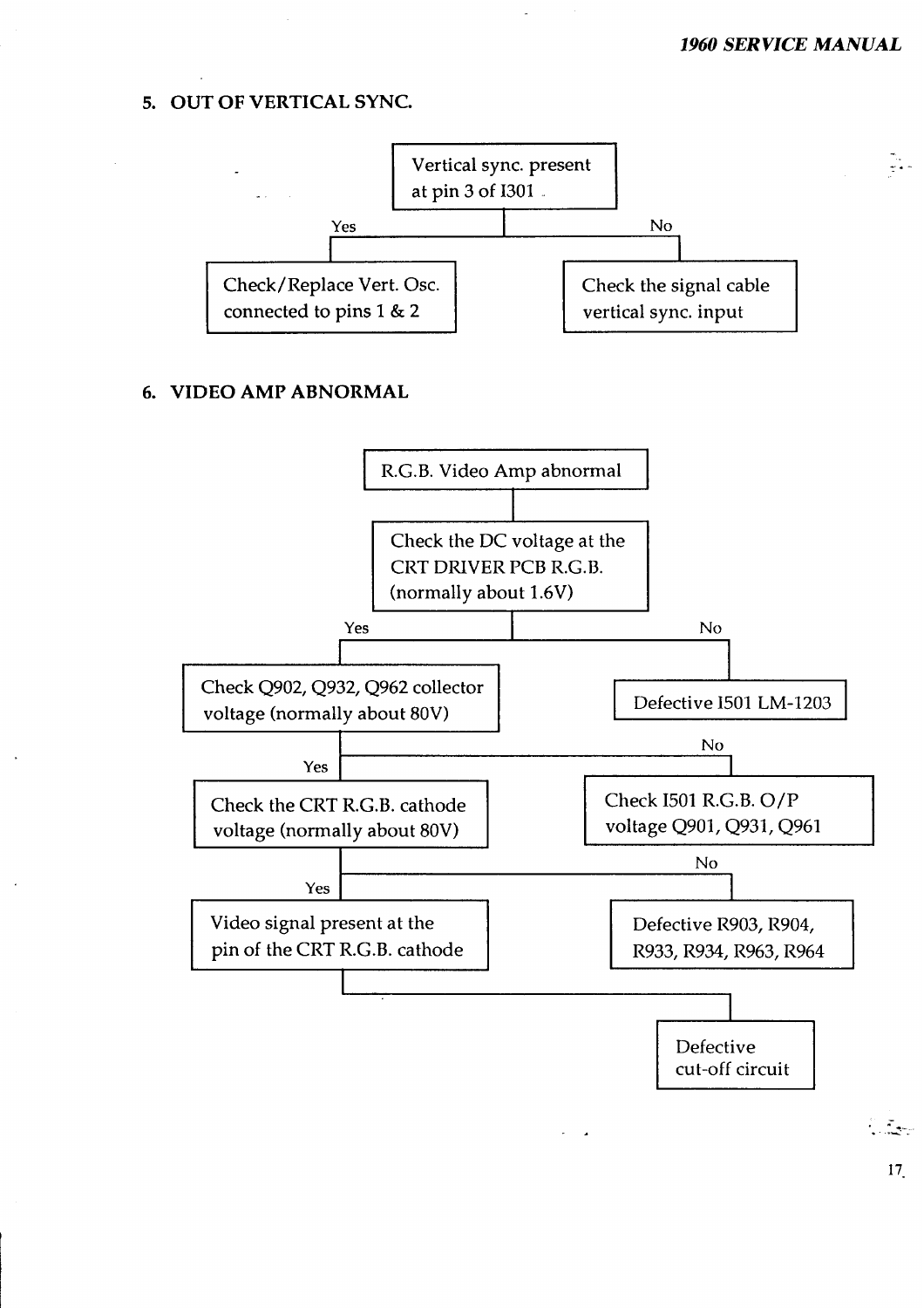## **Commodore International Spare Parts List** 1960 PCB Assembly

Commodore part numbers are provided for reference only and do not indicate the availability of spare parts from Commodore. Industry standard<br>parts (Resistors, Capacitors, Connectors) should be secured locally. Part number not be available in all countries.

| 602319-001             | <b>I</b> COIL             | L901, L931, L961 | 602319-021        | <b>IFET</b>               | 0801      |
|------------------------|---------------------------|------------------|-------------------|---------------------------|-----------|
| 602319-002 RES CF      |                           | R905             | 1602319-022 I FET |                           | Q808      |
| 602319-003 IRES MOF    |                           | R642             | 1602319-023 IIC   |                           | 1105      |
| 602319-004 RES MOF     |                           | R813             | 1602319-024 IIC   |                           | 1501      |
| 602319-005 DIODE SW    |                           | D814             | 602319-025        | -IC                       | 1104      |
| 602319-006   DIODE SW  |                           | D801-D804        | 602319-026 IIC    |                           | 0594      |
| 1602319-007   DIODE SW |                           | D816             | 602319-027 IIC    |                           | 1804      |
| 1602319-008   DIODE SW |                           | D806             | 602319-028 LIC    |                           | 1802      |
| 602319-009             | DIODE SW                  | D819             | 602319-029 IIC    |                           | 1803      |
|                        | 602319-010   DIODE ZENER  | D111             | 602319-030 HC     |                           | 1106      |
| 602319-011             | i diode Zener             | D402             | 602319-031        | l IC                      | 1107.1805 |
|                        | 1602319-012 I DIODE ZENER | D811             | 1602319-032 IIC   |                           | 1301      |
|                        | 602319-013   DIODE ZENER  | D <sub>101</sub> | 602319-033        | l IC                      | 1401      |
| 602319-014             | itr npn                   | 0403             | 602319-034 IIC    |                           | 1801      |
| 1602319-015 I TR NPN   |                           | Q802.Q806        | 602319-035 IIC    |                           | 1101      |
| 602319-016 TR NPN      |                           | 0106.0401.0593   | 602319-036        | нс                        | 1103      |
| 602319-017 TR NPN      |                           | 0904             | 602319-037        | l IC                      | 1102      |
| 602319-018 I TR NPN    |                           | 0302             | 602319-038        |                           | 1601      |
| 602319-019             | I TR PNP                  | Q903             | 602319-039        | I IC                      | 1602      |
| 602319-020             | tr pnp                    | Q807             |                   | 602319-040   FUSE 4A/250V | F801      |
|                        |                           |                  |                   |                           |           |

## **Cabinet Parts**

| 602319-041             | <b>FRONT BEZEL</b> | 602319-044 | <b>I PEDESTAL</b>           |
|------------------------|--------------------|------------|-----------------------------|
| 602319-042 BACK COVER  |                    | 602319-045 | I CR'                       |
| 602319-043   NAMEPLATE |                    |            | 602319-046 FRONT DOOR PANEL |

 $\bullet$ 

 $18$ 

t liter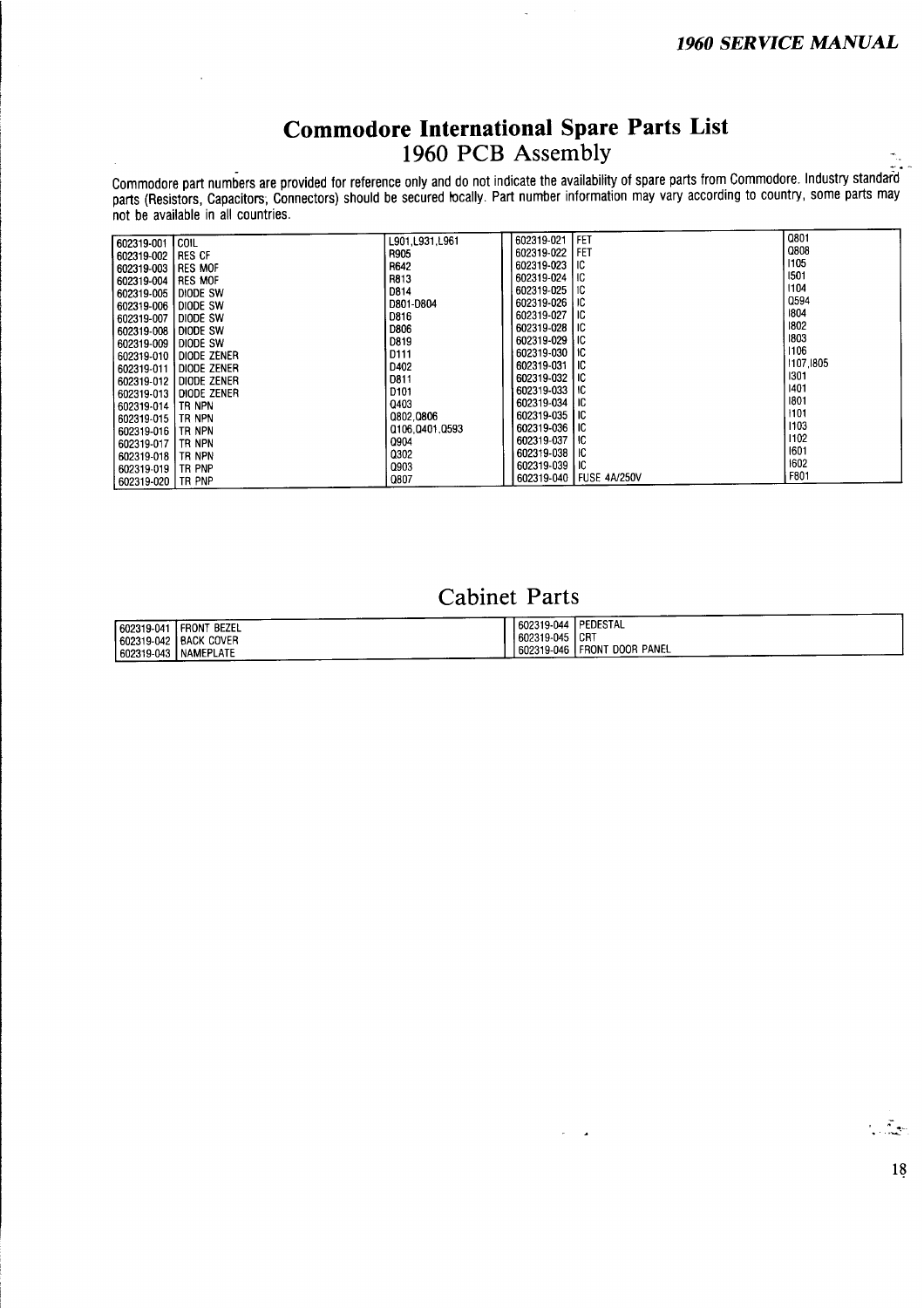**1960 SERVICE MANUAL** 

 $\frac{\partial \mathbf{p}}{\partial \mathbf{r}}$ 



19

 $\frac{1}{2}$  ,  $\frac{1}{2}$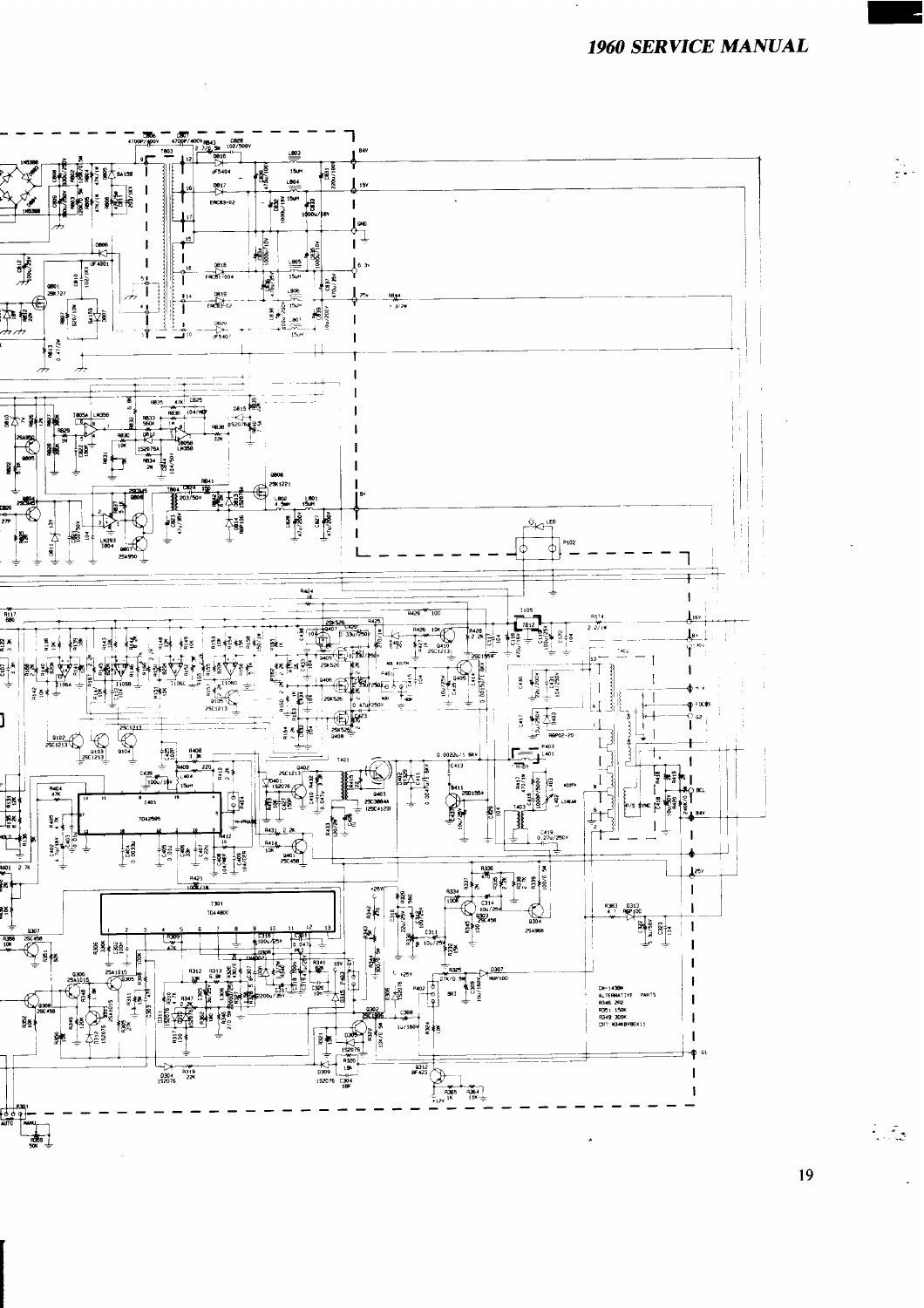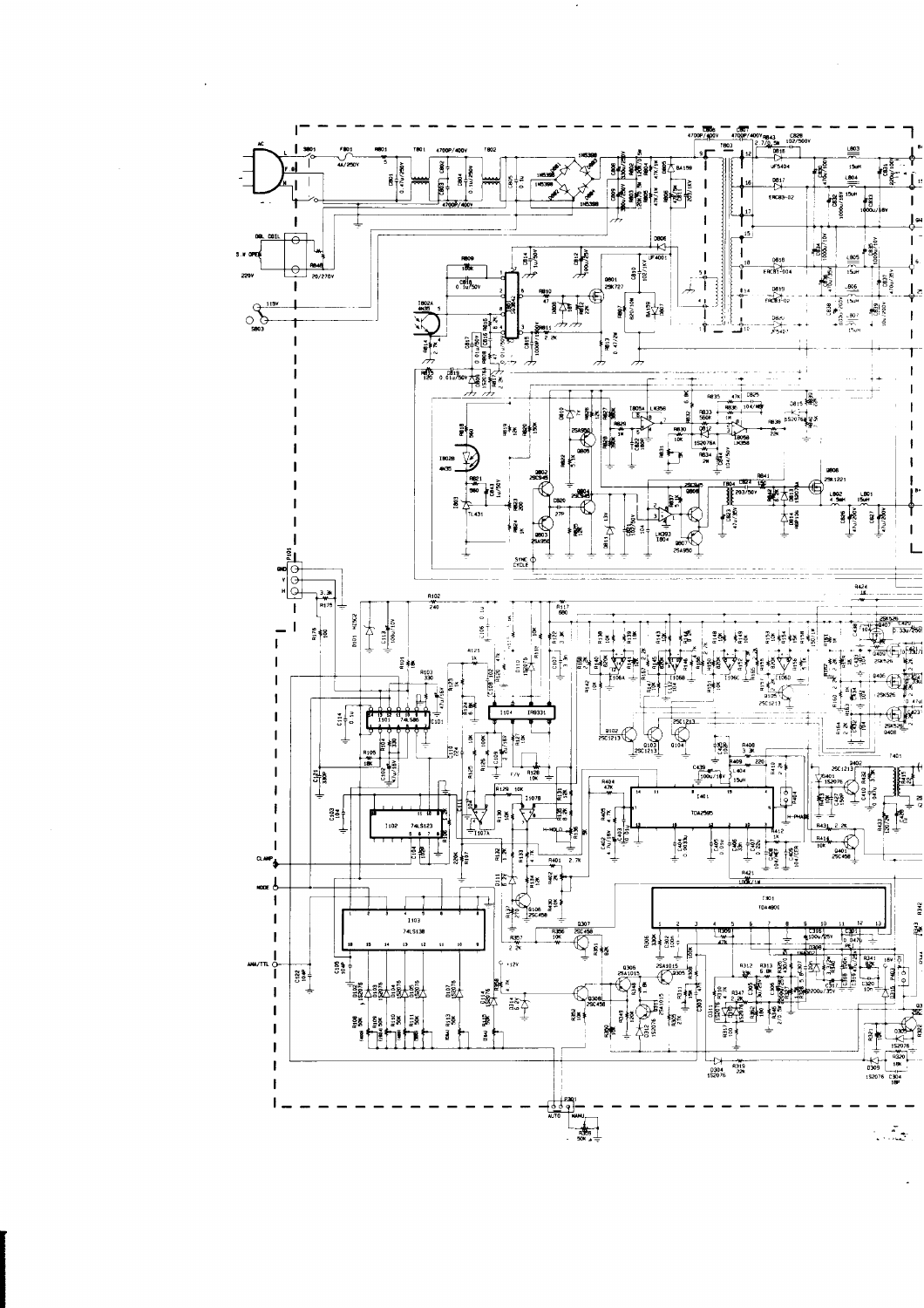**1960 SERVICE MANUAL** 

 $\frac{1}{2}$ 



 $20$ 

 $\frac{1}{2}$  ,  $\frac{1}{2}$